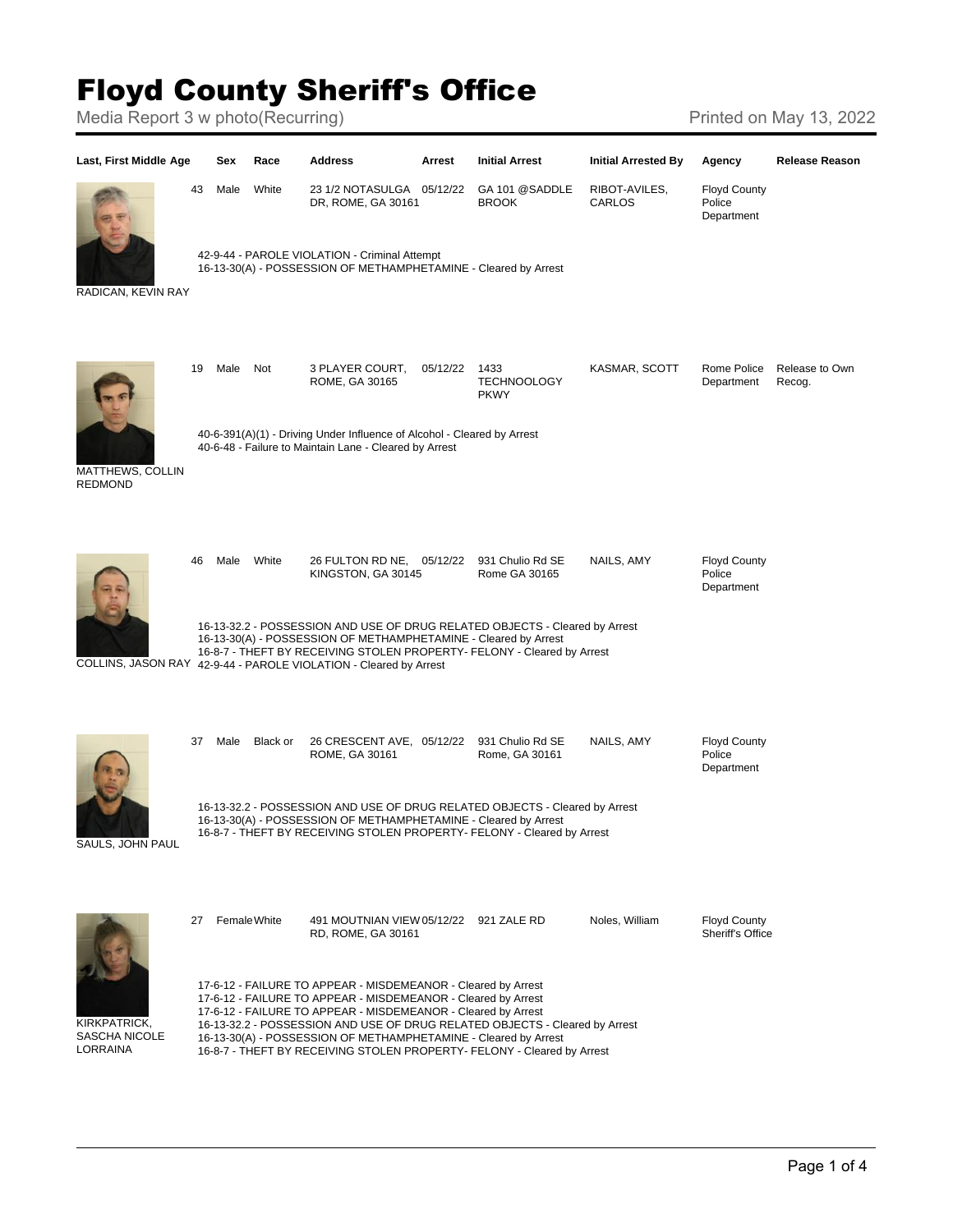| Last, First Middle Age               | Sex  | Race  | <b>Address</b>                                 | Arrest   | <b>Initial Arrest</b> | <b>Initial Arrested By</b> | Agency                                      | <b>Release Reason</b> |
|--------------------------------------|------|-------|------------------------------------------------|----------|-----------------------|----------------------------|---------------------------------------------|-----------------------|
| 33<br>U<br><b>HOPPES, JIMMY WRAY</b> | Male | White | 260 B OLD<br>SUMMERVILLE RD,<br>ROME, GA 30165 | 05/12/22 | 123 ROBINHOOD         | MOORE, LOGAN               | <b>Floyd County</b><br>Police<br>Department |                       |

23 FemaleBlack or 525 W 13TH ST NE 05/12/22 N BORAD CONN @ BRIDGES, MICHAEL Rome Police

40-5-121(A) - DRIVING WHILE LICENSE SUSPENDED OR REVOKED (MISDEMEANOR) - Cleared by Arrest

APT 710, ROME, GA

30165

35 Male Black or 169 HANDY WAY,

HIRAM, GA 30141



GUTHRIE, DARIAH LENAE-ANTOINETTE



LEWIS, KENNETH KEVIN

40-8-76.1 - Safety Belts, Use of Required 18 And Up - Cleared by Arrest 17-6-12 - FAILURE TO APPEAR - MISDEMEANOR - Cleared by Arrest 54 Male White 931 CHULIO RD SE, 05/12/22 931 CHULIO RD NAILS, AMY Floyd County ROME, GA 30161 Police Department 16-13-32.2 - POSSESSION AND USE OF DRUG RELATED OBJECTS - Cleared by Arrest 16-8-7 - THEFT BY RECEIVING STOLEN PROPERTY - MISDEMEANOR - Cleared by Arrest 16-13-30(B) - POSSESSION OF A SCHEDULE I OR II CONTROLLED SUBSTANCE WITH INTENT TO DISTRIBUTE - Cleared by Arrest 16-13-30(A) - POSSESSION OF METHAMPHETAMINE - Cleared by Arrest 16-8-7 - THEFT BY RECEIVING STOLEN PROPERTY- FELONY - Cleared by Arrest 42-8-38 - PROBATION VIOLATION (WHEN PROBATION TERMS ARE ALTERED) - FELONY - Cleared by Arrest

JOHN MADDOX

Department

MCGUIRE, DAVID Rome Police

Department

Bonded Out



24 FemaleWhite HOMELESS, ROME, 05/12/22 GA 30165 1928 SHORTER AVE BRADLEY, **GENERROW** Rome Police Department SULLINS, SYLVIA ANN 17-6-12 - FAILURE TO APPEAR - MISDEMEANOR - Cleared by Arrest

> 05/12/22 1318 MARTHA BERRY BLVD



16-11-106 - POSSESSION OF FIREARM OR KNIFE DURING COMMISSION OF OR ATTEMPT TO COMMIT CERTAIN FELONIES - Cleared by Arrest 16-5-21 - Aggravated Assault - Cleared by Arrest

JACOBS, JOSEPH

Page 2 of 4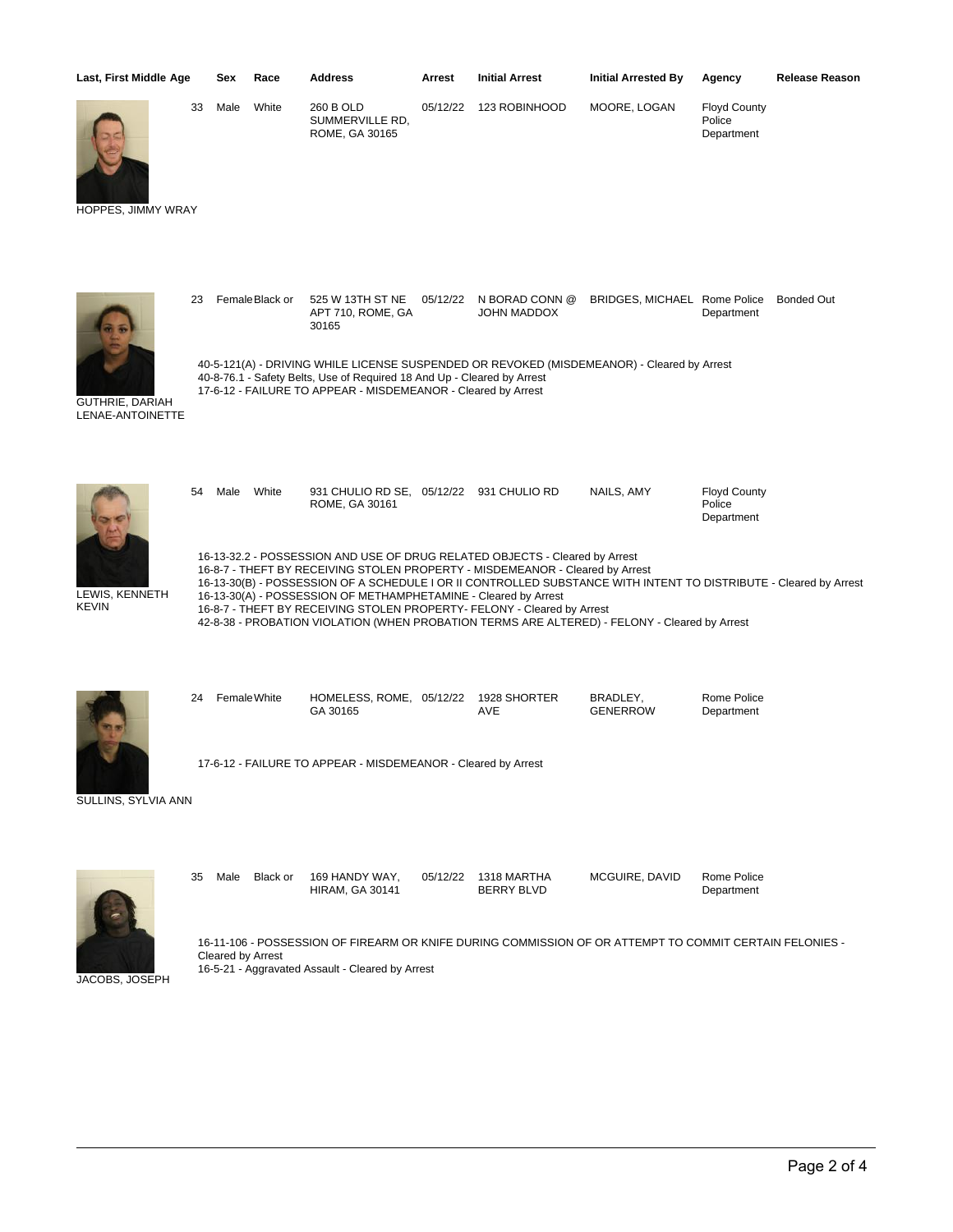| Last, First Middle Age                 |                                                                                                                                                    | Sex          | Race           | Address                                                                            | Arrest   | <b>Initial Arrest</b>             | <b>Initial Arrested By</b>               | Agency                                      | <b>Release Reason</b> |
|----------------------------------------|----------------------------------------------------------------------------------------------------------------------------------------------------|--------------|----------------|------------------------------------------------------------------------------------|----------|-----------------------------------|------------------------------------------|---------------------------------------------|-----------------------|
|                                        | 56                                                                                                                                                 | Female White |                | 349 FOX RUN ROAD, 05/12/22<br>HORTON, AL 35980                                     |          | MARSHALL CO.<br>JAIL              | Towle, Kristopher                        | <b>Floyd County</b><br>Sheriff's Office     |                       |
| POPE, CONNIE JEAN                      |                                                                                                                                                    |              |                | 42-8-38 - PROBATION VIOLATION (WHEN PROBATION TERMS ARE ALTERED) - FELONY - Active |          |                                   |                                          |                                             |                       |
|                                        | 37                                                                                                                                                 |              | FemaleBlack or | 159 OLD DALTON RD 05/12/22<br>NE, ROME, GA 30165                                   |          | 159 OLD DALTON<br>RD.             | Wright, Joshua                           | Floyd County Bonded Out<br>Sheriff's Office |                       |
| <b>BROOKS, JEMIA</b><br><b>DESHANE</b> |                                                                                                                                                    |              |                | 17-6-12 - FAILURE TO APPEAR - MISDEMEANOR - Cleared by Arrest                      |          |                                   |                                          |                                             |                       |
|                                        | 25                                                                                                                                                 | Male         | White          | 143 MATHIS RD NE, 05/12/22<br>ROME, GA 30161                                       |          | 143 MATHIS RD.<br>ROME, GA. 30165 | DOAN, ZACHARY                            | <b>Floyd County</b><br>Police<br>Department |                       |
| LANCASTER, FRANK<br><b>JOSEPH</b>      | 16-5-21 - Aggravated Assault - Cleared by Arrest<br>16-11-37 - TERRORISTIC THREATS AND ACTS - Cleared by Arrest                                    |              |                |                                                                                    |          |                                   |                                          |                                             |                       |
|                                        | 50                                                                                                                                                 | Male         | White          | 54 ROUND ROCK<br>CIRCLE, ROME, GA<br>30161                                         | 05/12/22 | CALHOUN RD/W.<br><b>HERMSTAGE</b> | OVERSTREET, JOHN Floyd County Bonded Out | Police<br>Department                        |                       |
| MORRIS, KEVIN<br><b>SCOTT</b>          | 40-5-121(A) - DRIVING WHILE LICENSE SUSPENDED OR REVOKED (MISDEMEANOR) - Cleared by Arrest<br>40-6-72(B) - STOP SIGN VIOLATION - Cleared by Arrest |              |                |                                                                                    |          |                                   |                                          |                                             |                       |
|                                        | 56                                                                                                                                                 | Male         | Black or       | 16 FRANKLIN ST NW, 05/13/22<br>ROME, GA 30165                                      |          | 207 TURNER<br><b>MCCALL BULVD</b> |                                          | Rome Police<br>Department                   |                       |
|                                        | 40-6-123 - Improper Lane Change - Cleared by Arrest<br>40-6-391(A)(1) - Driving Under Influence of Alcohol - Cleared by Arrest                     |              |                |                                                                                    |          |                                   |                                          |                                             |                       |

BRADFORD, JERON BRUCE